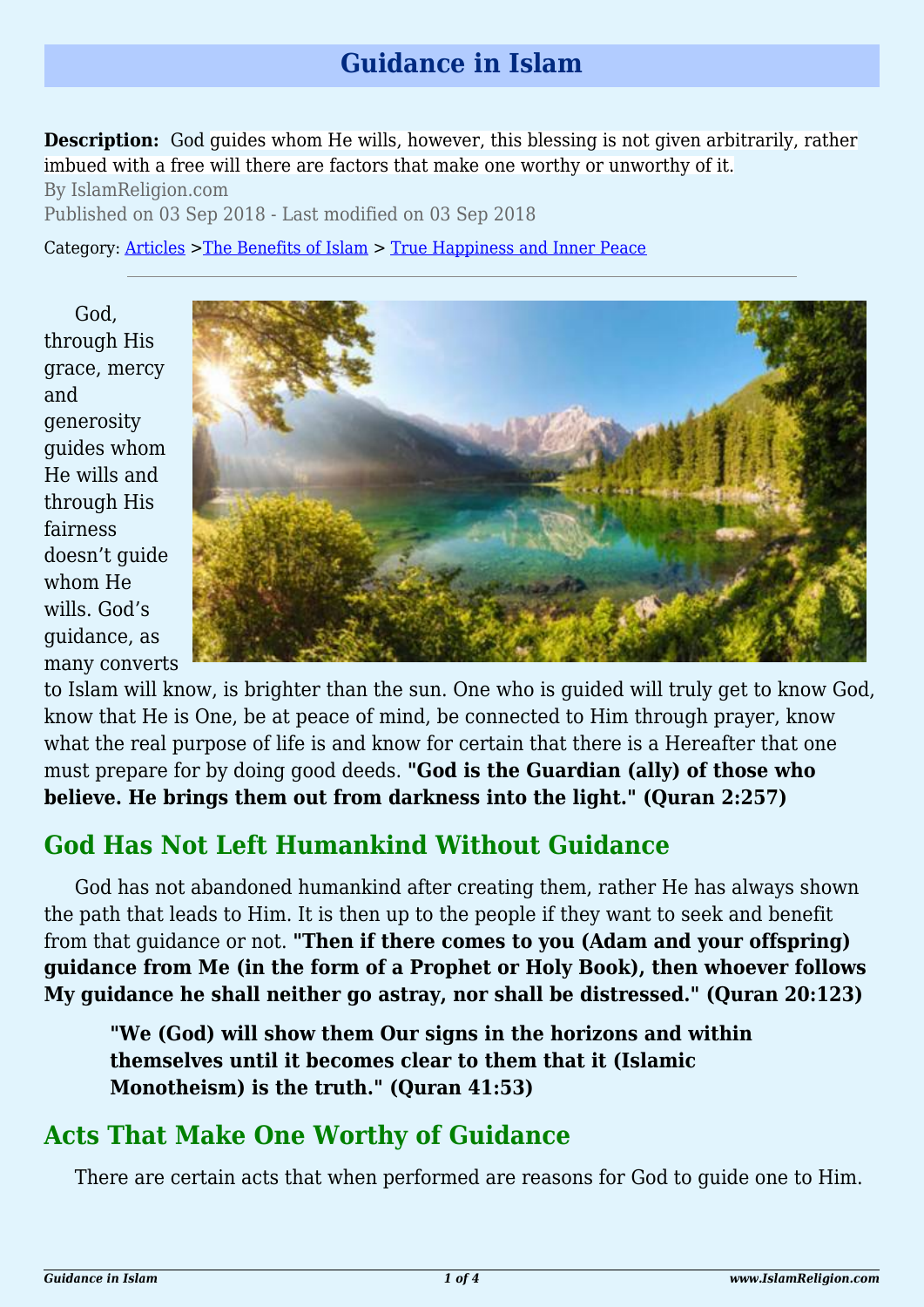### **1. Repentance**

**"Verily, God sends astray whom He wills and guides unto Himself those who turn to Him in repentance." (Quran 13:27)** Everyone makes mistakes and the best of those who make mistakes are those who turn to God in admittance of their mistakes and seek His forgiveness.

### **2. Being thankful**

**"Do you not see that the ships sail through the sea by God's grace so that He may show you some of His signs? Surely in this are signs for whoever is patient, grateful ." (Quran 31:31)**

**"This is by the grace of my Lord - to test me whether I am grateful or ungrateful!" (Quran 27:40)**

**"If you are grateful, I will surely increase you [in favor]; but if you deny, indeed, My punishment is severe." (Quran 14:7)**

God's blessings cannot be counted. He created us after we were nothing and blessed us with life, sight, hearing, speech and intellect so that we may reflect and show gratitude to Him.

#### **3. Truthfulness**

God appreciates truthfulness, not only with others but with one's self too. When the Straight Path becomes apparent, one should be truthful with oneself and embrace it.

**"God will say, 'This is the Day (the Day of Judgement) when the truthful will benefit from their truthfulness.'" (Quran 5:119)**

**"That God may reward the truthful for their truth and punish the hypocrites if He wills or accept their repentance. Indeed, God is ever Forgiving and Merciful." (Quran 33:24)**

#### **4. Seeking God's Pleasure**

**"Wherewith God guides all those who seek His pleasure to the ways of peace, and He brings them out from darkness into the light by His Will and guides them to the Straight Way (Islamic Monotheism)." (Quran 5:16)** Meaning God will guide to Him whoever truly seeks Him and His acceptance.

## **Acts That Make One Unworthy of Guidance**

Likewise, there are characteristics and acts that do not please God and which are reasons for one not to be guided.

### **1. Not Believing in Him and His signs**

Being obstinate in accepting the Straight Path. **"Indeed, God does not guide the disbelieving people." (Quran 5:67)**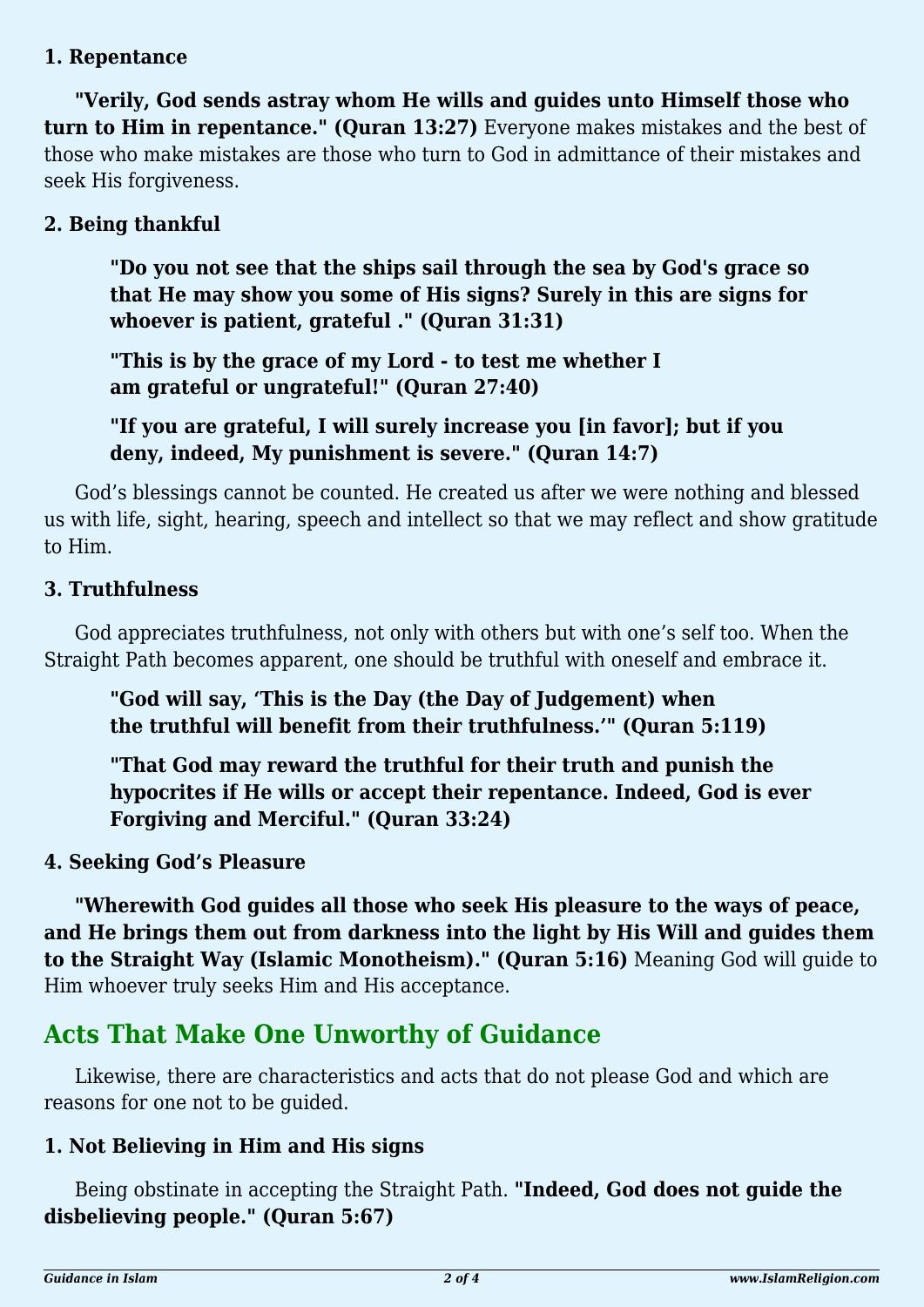#### **2. Transgression**

Those who knowingly and willfully commit transgression and injustice. **"And God does not guide the wrongdoing people." (Quran 2:258)**

**"And God does not guide the defiantly disobedient people." (Quran 5:108)** 

### **3. Lying**

**"God certainly does not guide whoever persists in lying and disbelief." (Quran 39:3)**

**4. Excessive wastefulness**

**"Indeed, God does not guide one who is a 'Musrif' (someone who is wasteful, transgresses and exceeds in the rights of others), a liar." (Quran 40:28)**

**5. Arrogance**

**"I (God) will turn away from My signs those who are arrogant upon the earth without right; and even if they were to see every sign, they still will not believe in them. If they see the Right Path, they will not take it. But if they see a crooked path, they will follow it. This is because they denied Our signs and were heedless of them." (Quran 7:146)**

**"Indeed, He (God) does not like the arrogant." (Quran 16:23)**

**"And the Day those who disbelieved are exposed to the Fire [it will be said], 'You exhausted your pleasures during your worldly life and enjoyed them, so this Day you will be awarded the punishment of [extreme] humiliation and pain because you were arrogant upon the earth without right and because you were defiantly disobedient.'" (Quran 46:20)**

Man was once nothing but a tiny embryo and has no right to be arrogant. It was arrogance and envy that lead to Satan's downfall.

# **Repentance Is Open for Everybody**

<span id="page-2-0"></span>All people commit faults, sins and mistakes, and as long as one is still alive, it is never too late to repent sincerely to God and turn to Him. The Prophet Muhammad, may the mercy and blessings of God be upon him, said, **"God is more pleased with the repentance of His slave than anyone of you is pleased with finding his camel which he had lost in the desert."**[\[1\]](#page-3-0)

**"Say, [O Prophet, that God says,] 'O My servants who have transgressed against themselves [by sinning]! Do not lose hope in**